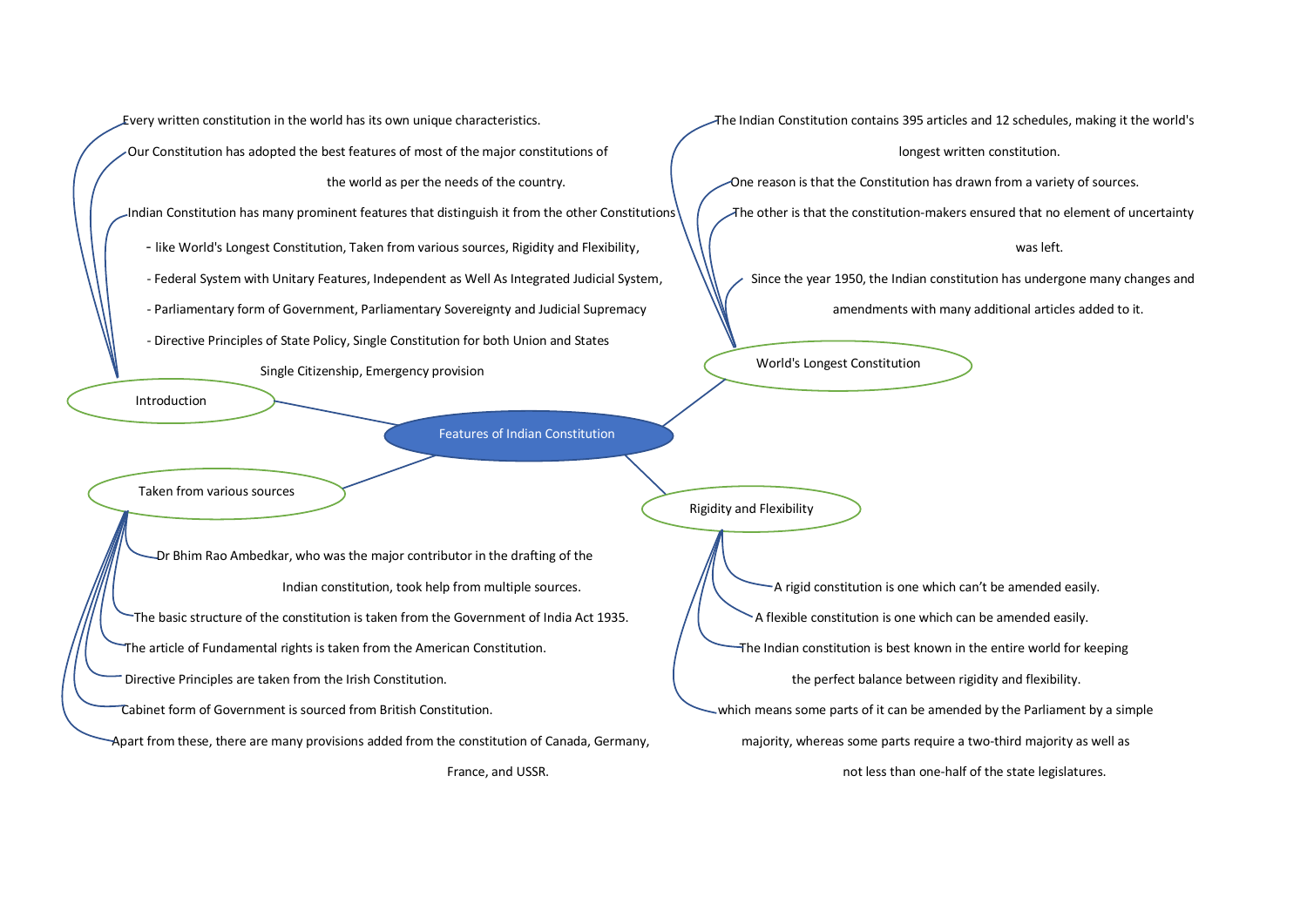Indian Constitution is neither ideally Federal Constitution of US type, nor ideally In the United States of America, there is 2 tier judicial system. But in India, there is Federal System with Unitary The Indian Constitution includes all the federal characteristics authority to make decisions. of governance such as dual government system, division of powers between the three state because of the following provisions it is also independentorgans, constitutional supremacy, independent judiciary and bicameralism. Appointment of judges of Supreme Court and High Courts by collegium system Nevertheless, the Indian Constitution is unique in that it includes many unitary features such Removal of judges in Parliament through an impeachment procedure that is as a strong centre, all India services common to the center and the states, emergency provisions,  $\| \cdot \|$  very difficult to pass appointment of governors by the president on the advice of the center, etc. Supreme Court judges' salaries, pensions, and allowances are charged to

Federal System with Unitary Features

Features of Indian Constitution

Parliamentary form of Government

In a Parliamentary form of government executive is part of the legislature and there vide Articles 13, 32 and 136. is a collective responsibility of the council of ministers to the legislature, Rule of the Thus, it can cancel any Parliamentary law as unconstitutional. On the other hand, majority party, Prime Minister's or chief minister's leadership in the state, Lower the Parliament has the authority to make laws and also amend the major portion house dissolution (Lok Sabha and state assemblies), Government form of the Cabinet of the Constitution vide Article 368.

Unitary Constitution of British type.  $\sqrt{ }$  a single integrated system of judiciary where the Supreme Court is the supreme

India's Consolidated Fund

Power to punish for self – disregard

Independent as Well As Integrated Judicial System

Parliamentary Sovereignty and Judicial Supremacy

On the pattern of the British parliamentary system of government, the The Indian Constitution has a proper balance between Parliamentary sovereignty Indian Constitution has opted for the parliamentary form of government. The Supremacy. The Supreme Court has the power of judicial review